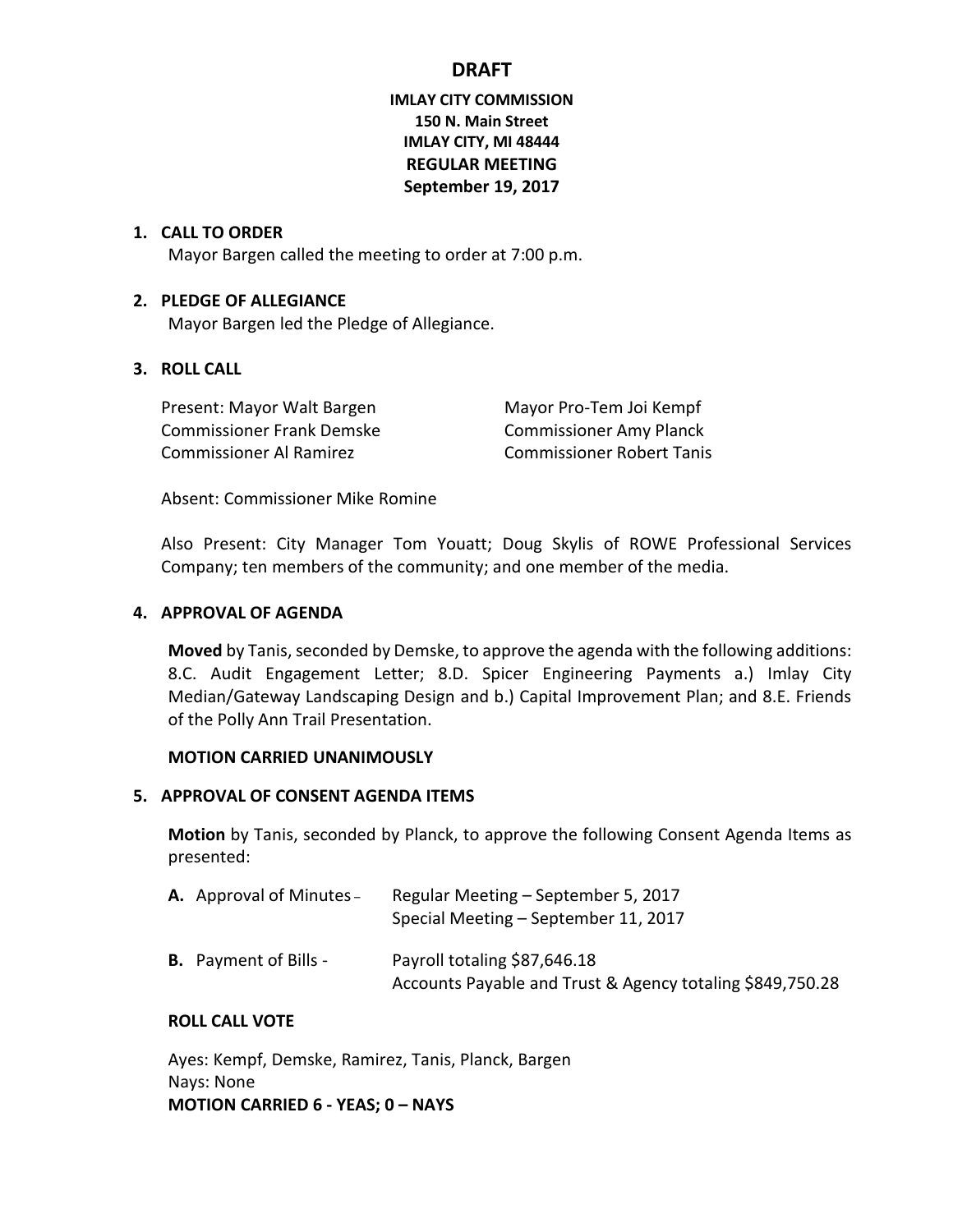### **6. CITIZENS FROM THE FLOOR**

Alan Rosenbalm, Imlay City, congratulated Commissioner Demske for his appointment to the Commission, noting his lengthy service on City boards and engagement within the community. Mr. Rosenbalm then commended the performance of City Manager Tom Youatt, stating the corruption found in other cities, and noting that Imlay City is lucky to have Mr. Youatt serving in this capacity.

### **7. OLD BUSINESS**

### **A. Capac Road Bids**

City Manager Tom Youatt informed the Commission that two bids had been received for the Capac Road and N. Fairgrounds Road Rehabilitation Project: James P. Contracting, Inc. at \$294,644.75 and Ace-Saginaw Paving Company at \$336,649.55. Youatt noted the low bid came under the engineer's estimate of \$307,900.00 and presented a recommendation letter from ROWE Professional Services Company to accept the low bid from James P. Contracting, Inc. Youatt stated that both contractors had performed well for the City in the past and recommended approval of the low bid from James P. Contracting, Inc.

**Motion** by Tanis, seconded by Ramirez, to accept the bid for Capac Road and N. Fairgrounds Road Rehabilitation Project from James P. Contracting, Inc. at a cost of \$294,644.75.

### **ROLL CALL VOTE**

Ayes: Demske, Ramirez, Tanis, Planck, Kempf, Bargen Nays: None **MOTION CARRIED 6 - YEAS; 0 – NAYS**

#### **B. Green Property Discussion**

City Manager Tom Youatt recalled prior presentations regarding the Green Property including Janet Michaluk with the MDEQ Brownfield Division; Bret Stuntz from AKT Peerless; and developers Richard and David Nash, and noted the importance of determining a course of action.

Mayor Bargen noted that one consideration at this time is the amount of projects the City currently has underway and encouraged movement on the request at the beginning of 2018.

City Manager Tom Youatt described the plethora of current City projects and noted the prudent course of action would be to revisit the request at the beginning of 2018.

Developer Richard Nash stated that he cannot imagine a reason why the Commission would not want to accept money from the MDEQ or EPA for improving the Green Property and emphasized that no City money would need to be encumbered. Richard Nash explained a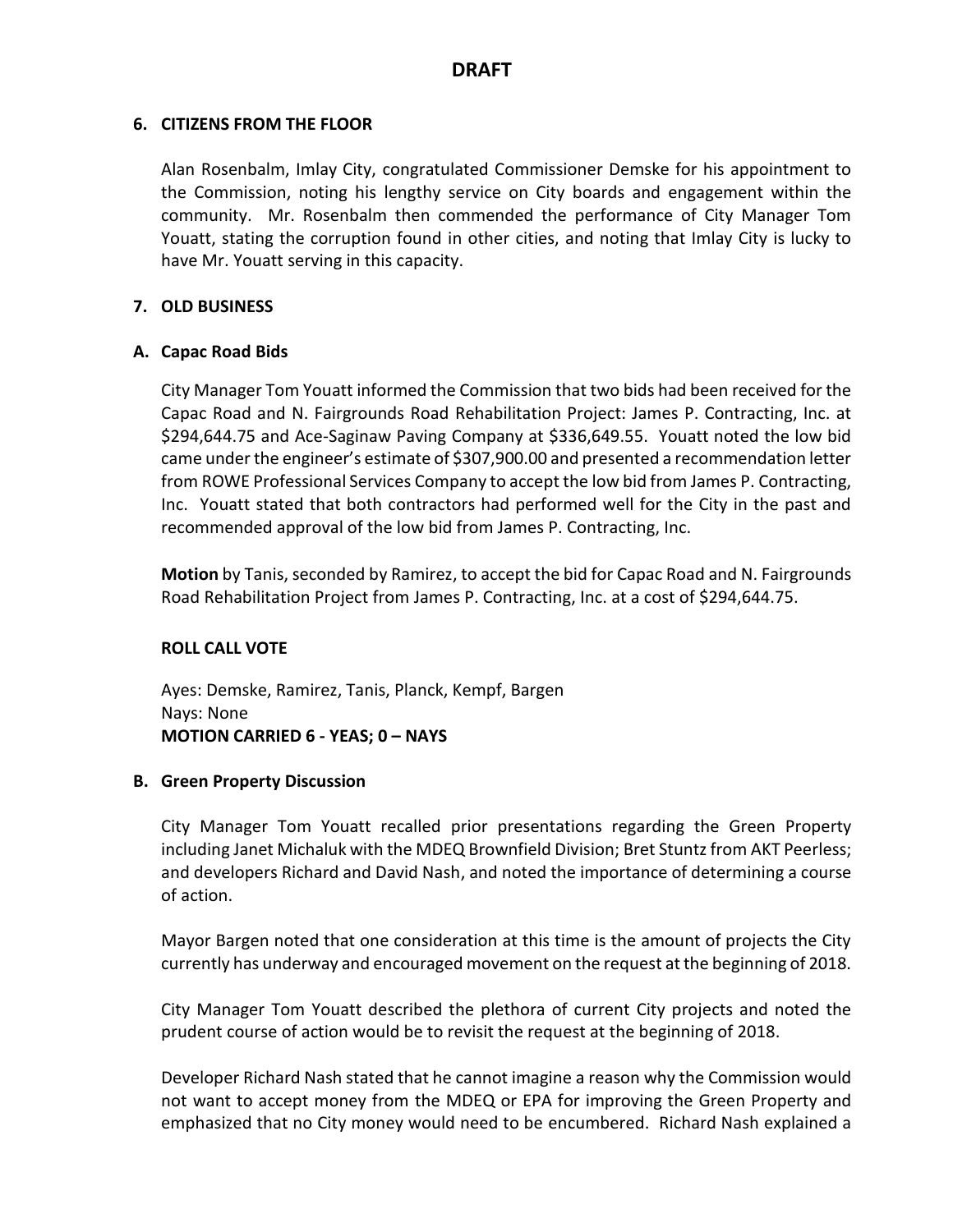Phase I and Phase II Baseline Environmental Assessment of the property needed to be completed in order to disassociate any past contamination of the property with his future development, and further stated that he will take on all of the responsibility.

Mr. Lorin Herman addressed the Commission as executor of the estate for the Green Property and stated that he cannot understand why the City would not take this free money to assess the property. Mr. Herman indicated that he is seeking to make a responsible transfer of ownership and has been diligent in selling to a developer with like considerations.

Developer David Nash relayed his local government council experience and stated that he cannot see why the City Commission would not approve the request. David Nash noted that he would rather see this area enhanced than to have another municipality receive the grant funds and stated that there are only benefits and no drawbacks to this.

Mayor Bargen stated the value of performing further research into the request and into the potential zoning options that are available.

Commissioner Planck asked for clarification of the future availability of EPA funding. City Manager Tom Youatt responded that EPA funds would likely be available after the first of the year, but reiterated that MDEQ funds were limited to the remaining \$400,000.00.

#### **8. NEW BUSINESS**

### **A. Reappoint Stu Davis to the Downtown Development Authority With Term Ending June 2021**

Mayor Bargen noted the need for the Commission to formally accept the Mayoral appointments to the Downtown Development Authority.

**Motion** by Kempf, seconded by Demske, to reappoint Stu Davis to the DDA with the term to expire June 2021.

#### **MOTION CARRIED UNANIMOUSLY**

### **B. Reappoint Sam Galiana to the Downtown Development Authority with Term Ending June 2019**

**Motion** by Kempf, seconded by Demske, to appoint Sam Galiana to the DDA with the term to expire June 2019.

#### **MOTION CARRIED UNANIMOUSLY**

#### **C. Audit Engagement Letter**

City Manager Tom Youatt presented the annual audit engagement letter with Smith & Klaczkiewicz, PC, the City's auditing firm. Youatt noted that the firm has been responsive and available to City needs throughout the year and has consistently done a fine job.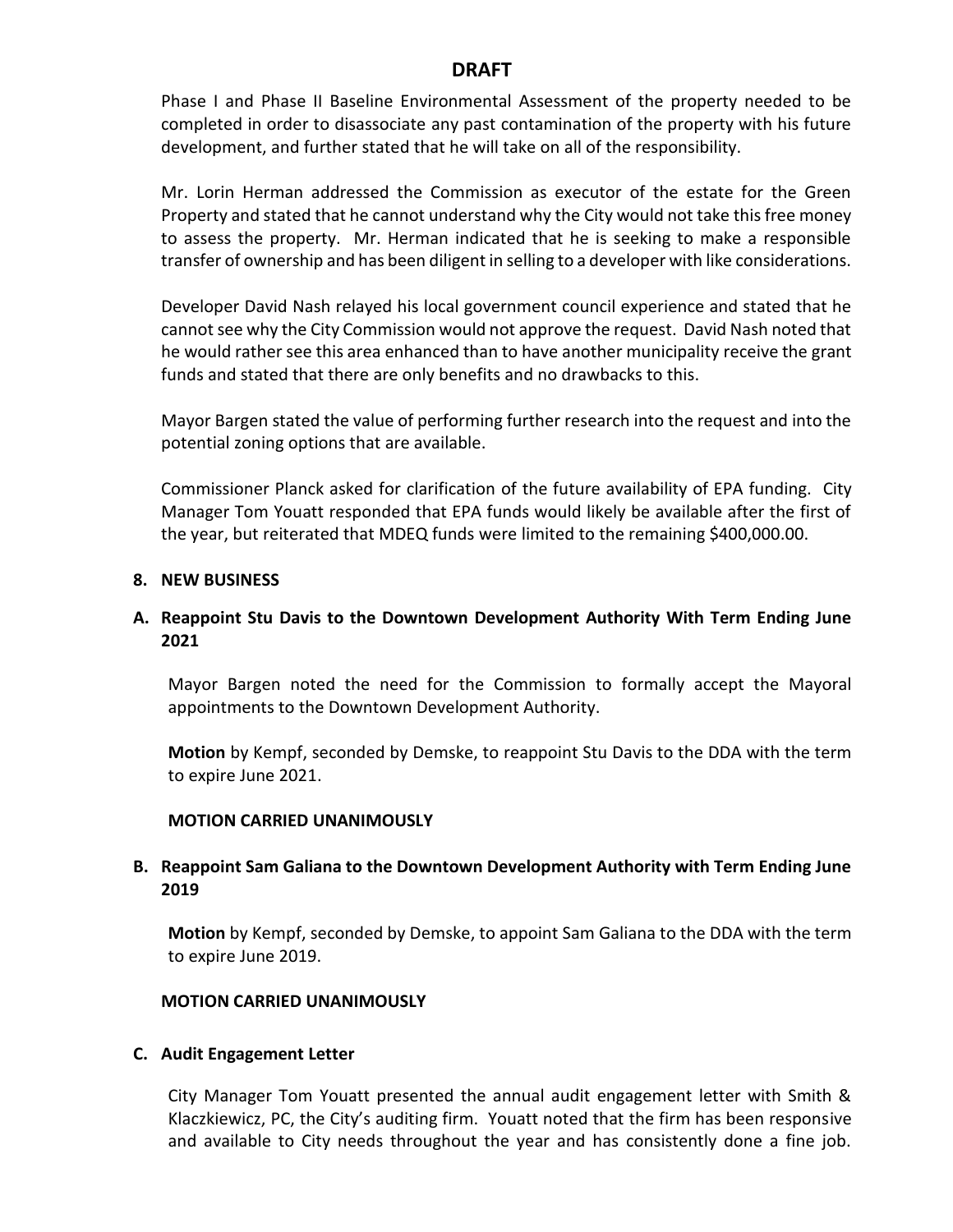Youatt further noted that the City has a three-year contract with Smith & Klaczkiewicz, PC to perform the annual audit and this is the last year of the contract. Youatt added that the contract sets a not-to-exceed price of \$10,700.00 to perform the FYE June 30, 2017 audit and recommended its approval by the Commission.

**Motion** by Ramirez, seconded by Planck, to approve the fiscal year ending June 30, 2017 audit engagement letter with Smith & Klaczkiewicz, PC, at a cost not to exceed \$10,700.00.

### **ROLL CALL VOTE**

Ayes: Planck, Kempf, Demske, Ramirez, Tanis, Bargen Nays: None **MOTION CARRIED 6 - YEAS; 0 – NAYS**

## **D. Spicer Engineering Payments**

- **a. Imlay City Median/Gateway Landscaping Design**
- **b. Capital Improvement Plan**

City Manager Tom Youatt presented payment requests from Spicer Group on the M-53 Gateway Project and Capital Improvement Plan projects. Youatt noted that the M-53 Gateway Project would likely begin in the spring due to the timing of the Federal Highway Administration review. Youatt stated that Department Heads are completing project proposals for the Capital Improvement Plan which are due September 29, 2017.

**Motion** by Tanis, seconded by Kempf, to approve the payment for landscaping design services from Spicer Group for the Median/Gateway Project in the amount of \$5,080.36, as presented.

## **ROLL CALL VOTE**

Ayes: Kempf, Demske, Ramirez, Tanis, Planck, Bargen Nays: None **MOTION CARRIED 6 - YEAS; 0 – NAYS**

**Motion** by Tanis, seconded by Kempf, to approve the Capital Improvement Plan Payment invoice for Spicer Group in the amount of \$4,348.50, as presented.

### **ROLL CALL VOTE**

Ayes: Demske, Ramirez, Tanis, Planck, Kempf, Bargen Nays: None **MOTION CARRIED 6 - YEAS; 0 – NAYS**

### **E. Friends of the Polly Ann Trail Presentation**

David Howell, Chairman of the Friends of the Polly Ann Trail, addressed the Commission to present a \$1,000.00 donation to the City towards the DTE Lighting Project on the Trail. Mr. Howell stated that even though the Friends of the Polly Ann Trail group is currently raising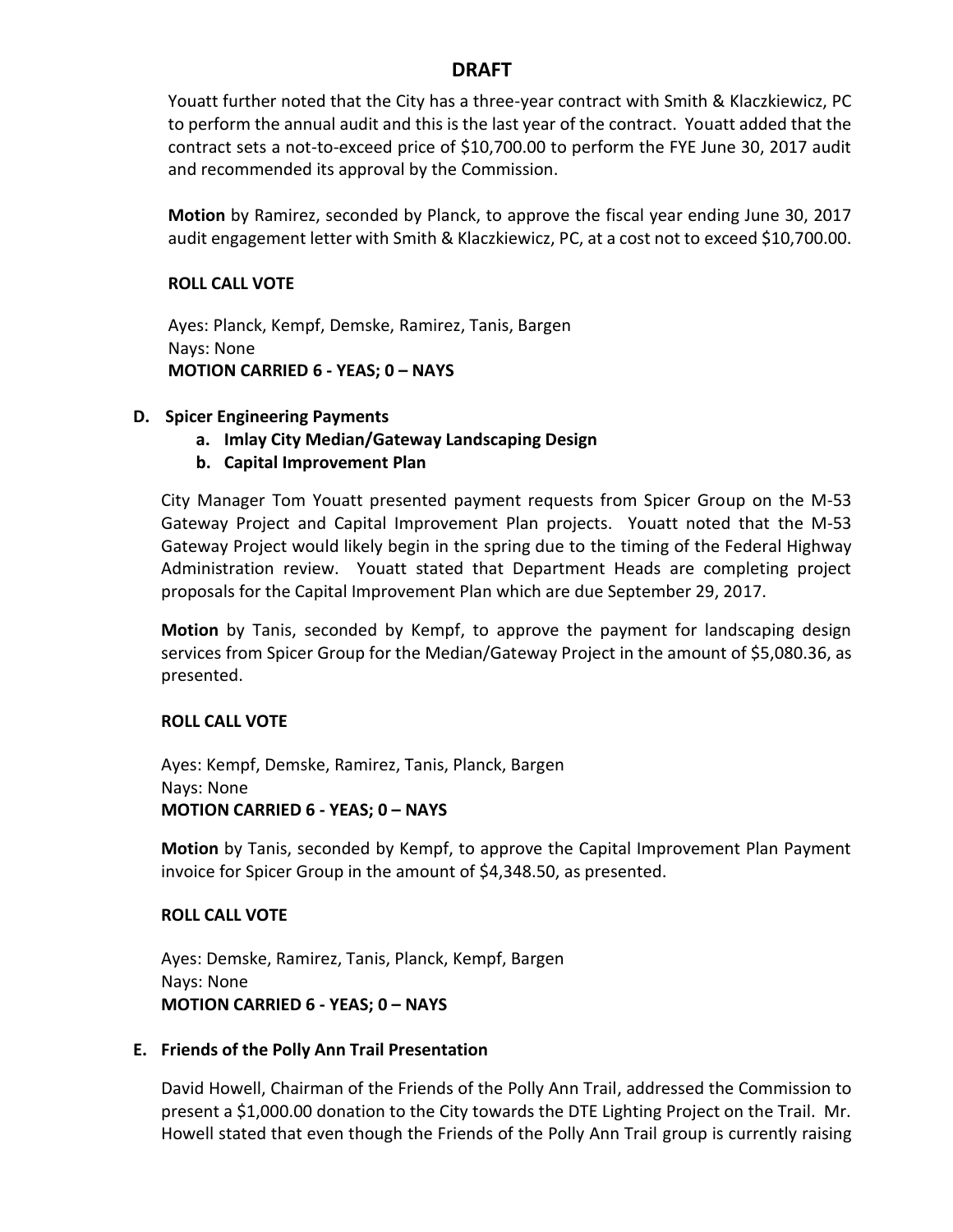funds for trail construction, the group felt it was important to support the City in this endeavor. Mr. Howell noted the long term support of Imlay City in historical efforts to secure and improve the Trail. Mr. Howell stated the importance of the Imlay City attitude to the furtherance of the Trail and presented a plaque to the City to recognize its support of the Polly Ann Trail.

#### **9. MANAGER'S REPORT**

Additional information was attached to the packet.

City Manager Tom Youatt reported that the DPW had recently completed its sidewalk replacement project on Titus Street, and noted that most cities contract out for this work. Youatt reiterated the savings to the City due to the DPW performing the work in-house and further stated that they do it well. Youatt reported that he, along with Mayor Bargen and Clerk/Treasurer Frost attended the MML 2017 Convention in Holland, Michigan last week and noted the value of the sessions attended. Youatt announced he will attend the MERS Conference later this week as he seeks to place the City in a better pension funding position. Youatt presented the Progress Schedule for the Capac Road/Scrap Tire Grant Project which is scheduled to begin next week and be completed by mid-October, and stated that the project will include milling and resurfacing of Capac Road and N. Fairgrounds Road, as well as incorporate a road diet with bike lanes.

Commissioner Ramirez inquired as to the maintenance of traffic flow during the project and if the project would have any negative impact on local businesses. City Manager Tom Youatt responded that one lane of traffic would be maintained in each direction for the duration of the project. Youatt further noted that DPW Superintendent Ed Priehs would be mailing a letter describing the project parameters to impacted businesses.

City Manager Tom Youatt reported a delay with the DTE Lighting Project on the Polly Ann Trail, stating that the pedestals and poles will be installed next week but installation of the actual lights will be delayed. Mayor Bargen inquired as to whether the twenty-two lights would be all on one side of the Trail. Youatt responded that the lights would be staggered on either side of the Trail. Commissioner Demske inquired whether the project would begin with boring cable. Youatt responded that DTE would first bore cable and then set casts for the pedestals. Commissioner Demske noted that the stakes indicating pole placements had been removed.

City Manager Tom Youatt reported the need to go out for bids for Cheney Street pavement work in order to maintain critical areas and keep the street viable. Youatt reported an estimate of \$20,000.00 to \$30,000.00 for the project. Youatt noted he had scheduled interviews for September 26, 2017 for a new full-time Police Officer. Youatt indicated that he, along with Chief of Police Scott Pike, County Sheriff Scott McKenna and Lapeer Chief of Police David Frisch would comprise the interview committee.

#### **10. OTHER BUSINESS - None**

#### **11. ADJOURNMENT**

**Motion** by Tanis, seconded by Kempf, to adjourn the meeting at 7:39 p.m.